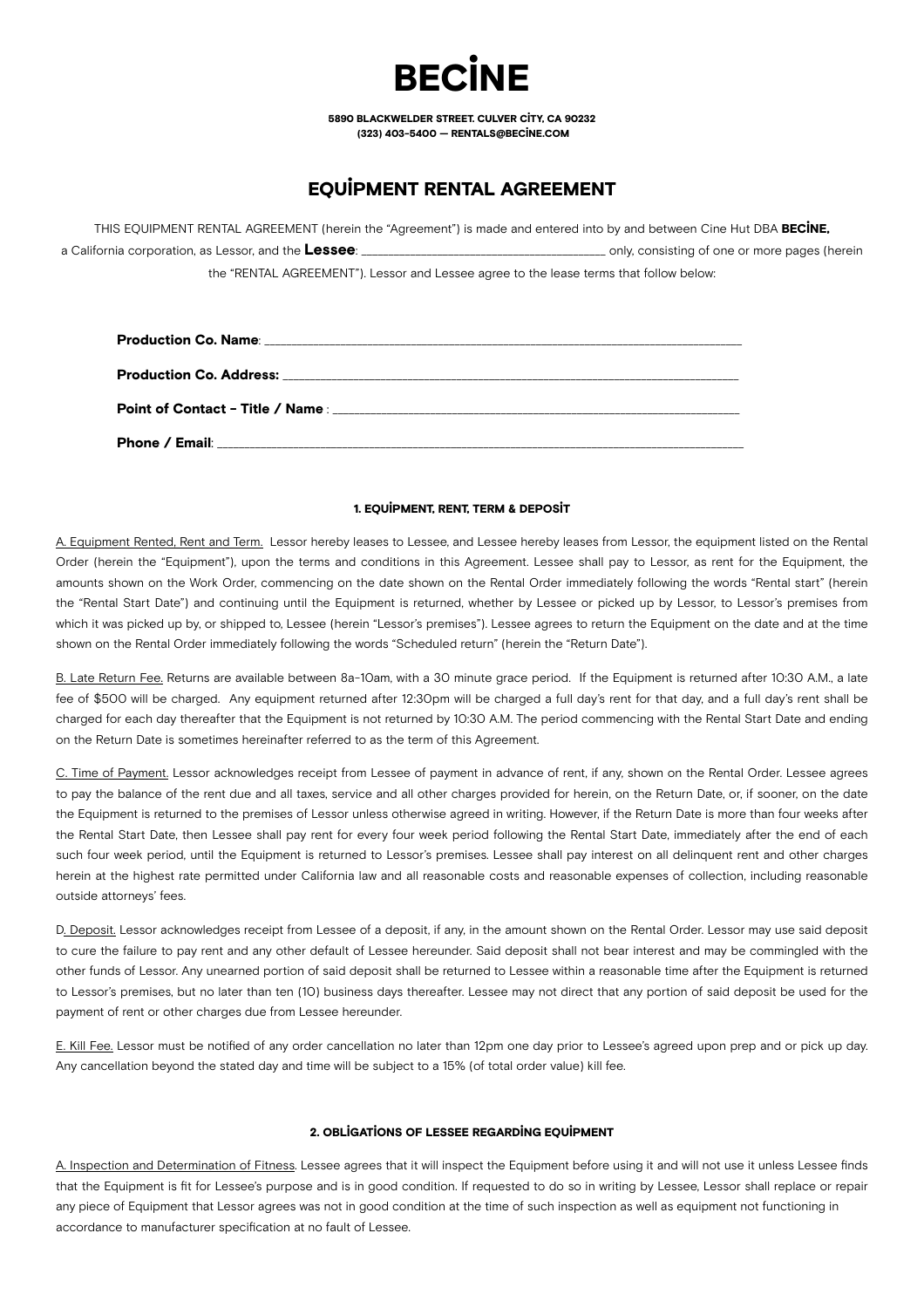B. Knowledge of Equipment Required. If Lessee is not knowledgeable about any type of Equipment leased hereunder, Lessor will provide Lessee with information about the functional operation of, and specifications for, each type of Equipment leased hereunder, and if requested to do so, demonstrate such operation. It is Lessee's obligation to request such information and demonstration if it is not knowledgeable.

C. Responsibility for Combining Equipment of Lessor with Like Equipment of Others. Lessee acknowledges that the cameras, batteries, remote camera systems, gimbals, handheld systems, rigs, and, accessories and all pieces of equipment of Lessor are designed to work together with the equipment of Lessor. If Lessee combines any of the Equipment with equipment of others which is like the equipment of Lessor, Lessee assumes any and all risk of death, injury or damage to the extent caused by such combination or use of such other equipment, and releases Lessor from any responsibility therefor to the extent any death, injury, or damage is caused by such combination or use of such other equipment.

D. Equipment Must Be Used by Lessee in a Safe Manner. Lessee shall use the Equipment as it was designed to function and shall not misuse it. Lessee must use the Equipment in a safe manner, with proper support, and in safe locations and environments, and comply with all safety instructions and manuals provided by Lessor, and applicable laws, regulations, orders, ordinances, rules and safety bulletins.

E. Costs of Delivery and Return, and Cleaning Charge. Lessee is responsible for selecting the mode of delivery of the Equipment and the return of the Equipment to Lessor's premises. All costs of delivery, return and transit insurance shall be borne by Lessee, and if the Equipment is shipped by Lessor to Lessee, such shipment may be on a collect basis. The Lessee is to assume possession of the equipment along with all risk and expense for any shipment once the equipment has been consigned to a carrier, or carrier's agent. The Lessor will choose a carrier in the event that the Lessee does not specify one. The Lessee is not liable in any way for the loss, damage, delay or cost arising from the shipment.

F. Shipments. If equipment is shipped, no Lessee signature will be present on the rental invoice. The lessee enters into said contractual agreement by virtue of the Lessee's verbal and/or written request for said shipment.

G. Notification of International Travel If Lessor is planning to travel with the Equipment to any internationals locations, Lessee requires notification of all destinations prior to rental.

H. Risk of Loss to the Equipment. Lessee shall bear the risk of loss for the Equipment commencing with its removal from Lessor's premises and continuing until its return to and acceptance at Lessor's premises. Risk of loss includes, but is not limited to: destruction, loss, confiscation, theft, taking or damage from any cause. If damage occurs, Lessee shall return to Lessor each piece of Equipment that has been damaged and is repairable, for repair by Lessor, and Lessee shall pay to Lessor on demand the cost of such repair, or, if it is not so repairable or it is lost to Lessor because of any such event, pay to Lessor on demand the replacement value, as determined by Lessor, of each such piece of Equipment, to the extent that Lessor has not been paid such replacement value by Lessee's insurer. The rent for each such piece of Equipment shall be paid by Lessee to Lessor until, whichever occurs first, (i) it is repaired by Lessor and Lessee has paid the cost of repair thereof to Lessor, (ii) it is recovered and returned to Lessor in the condition it is required to be maintained hereunder, or (iii) payment of such replacement value is received by Lessor, even though such rental payment extends beyond the Return Date.

I. Loss and/or Damages. Lessor will report any L&Ds within 48 hours up to 7 days after the equipment has been returned in order to ensure proper quarantine and / or sanitization of equipment occurs before review.

J. Repairs. Lessee agrees to maintain the Equipment in good condition and repair during the term hereof, and the Equipment shall be returned to Lessor in such condition, reasonable wear and tear excepted. If Lessee is unable to so maintain the Equipment and requests Lessor, Lessor will service the Equipment, at the premises of Lessee, which is serviceable there by Lessor, and Lessee shall pay the cost thereof to Lessor on demand. Lessee shall pay the costs, on return of the Equipment to Lessor's premises, of any repair of the Equipment required because it was not maintained by Lessee as required above, and rent shall continue until any such repair is completed.

K. Plaques, Safety Instructions and Ownership. Lessee shall not deface, obliterate, remove, permanently cover or obscure the plaques or safety instructions on the Equipment which show ownership of the Equipment or safety instructions. Lessee shall do nothing to harm title or ownership of the Equipment, and Lessee shall not dismantle, reverse engineer, copy, clone, or duplicate the Equipment.

L. No Subleases or Assignment. Lessee shall not transfer or sublease the Equipment, or assign its interest in this Agreement, to anyone. Lessee agrees to retain the Equipment at all times in Lessee's exclusive possession and under its direct control and supervision. This Agreement is personal to Lessee.

#### 3. RESPONSIBILITIES AND LIABILITIES OF LESSEE

A. Insurance Required. Lessee shall, at Lessee's sole cost and expense, maintain commercial general liability insurance ("Liability Insurance"), including coverage for the operations of independent contractors and standard contractual liability coverage. Such insurance shall remain in effect during the course of this Agreement, and shall include, without limitation, the following coverages: standard contractual liability, personal injury liability, completed operations, and product liability. The Liability Insurance shall provide general liability aggregate limits of not less than \$2,000,000 (including the coverage specified above) and not less than \$1,000,000 per occurrence. Lessee shall provide Lessor with written evidence such insurance coverage as Lessor shall request, including, but not limited to, endorsements for unattended vehicles, political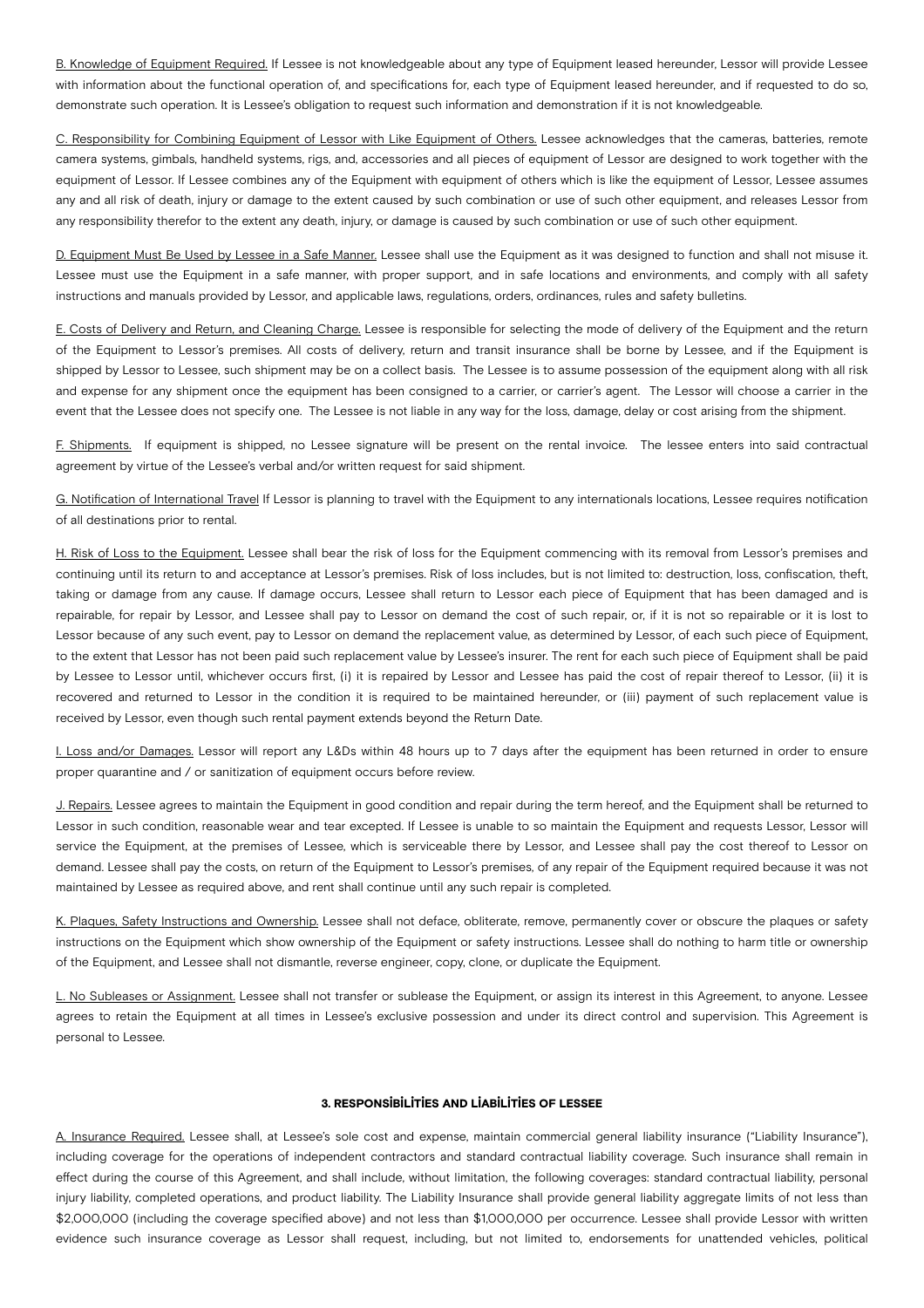appropriation, damage and loss during transit, and automobile liability for mobile cranes. Such insurance shall be primary insurance and shall name Lessor, and anyone who has leased any of the Equipment to Lessor, as an additional insured and as a loss payee. The obligation to provide such insurance, on the one hand, and the obligations under the Indemnity in paragraph 3E below and under Risk of Loss in paragraph 2G above, on the other hand, are independent obligations, and none of them modifies or affects the other. Lessee shall provide workers' compensation insurance for its employees, including those described in paragraph 3D below. Lessee's payroll service company shall name Lessor as certificate holder and provide Lessor with a certificate of insurance for workers compensation.

B. Taxes. Lessee agrees to reimburse Lessor for any state or local personal property taxes related to Lessee's use or possession which might be levied upon the Equipment or use of the Equipment while in the possession of Lessee. Lessee shall pay all applicable sales and use taxes related to Lessee's use or possession.

C. Notify Lessor about Injury, Death or Damage. In the event that the Equipment is involved in any way in damage to any property, including the Equipment, or injury to any person or death of any person, Lessee shall as soon as possible notify Lessor by email at the email set forth on the Rental Order. It is imperative that this notification be given promptly in order that Lessor may inspect, photograph and preserve the Equipment, investigate the facts, and otherwise act responsibly.

D. Employees of Party to this Agreement. Lessor and Lessee are the parties to this Agreement. Between the parties to this Agreement only, any person while on the payroll of, and being paid by, a party to this Agreement, or on the payroll of, and being paid by, such party's payroll company, is the employee of such party for all purposes hereunder, including, but not limited to, the Indemnity in paragraph 3E below.

E. Indemnity, Agreement to Provide Defense, Waiver, and Release. Lessee agrees to and does hereby indemnify lessor, its affiliates and their respective directors, officers, shareholders, employees, agents, landlords and assignors (hereinafter called "indemnitees") for, and hold the indemnitees harmless from, and lessee agrees to defend the indemnitees against, any and all claims, suits, liability, expense, damage, penalties, fines and other sanctions, cause of action or judgment, including reasonable outside attorneys' fees, resulting from injury to or death sustained by any person or persons, including but not limited to lessee, any contractors of lessee or other persons or entities working on the project for which the equipment is leased, and their respective employees, or damage to property of any kind, including but not limited to the equipment, which injury, death or damage arises out of or is in any way connected with, this agreement or the assembly, use, operation, repair, transportation, storage or possession of the equipment by lessee, during the term of this agreement and until the equipment is returned to lessor's premises as provided in this agreement, including, but not limited to, the failure of lessee to repair, maintain, assemble, transport, store or operate the equipment as required herein or any other material breach of this agreement by lessee. This indemnity is meant to and does include any rights of subrogation by lessee's insurers and any such injury, death or damage arising from any cause whatsoever, including but not limited to, under the doctrine of strict liability, any combination or use described in paragraph 2D above, any alleged defect in the manufacture, testing and/or design of the equipment and any acts or omissions, or negligent conduct of the indemnitees, whether active or passive, except this indemnity shall not be applicable, with respect to any indemnitee, to any injury, death or damage arising from the negligence or willful misconduct of such indemnitee, or, with respect to more than one indemnitee, to any injury, death or damage arising solely from the negligence of such indemnitees, or arising solely from a defect in the manufacture, testing and/or design of the equipment. Whether or not such exception is applicable, lessee shall provide and pay the cost of the defense, including appeal, of the indemnitees with counsel of lessor's choice. Lessee waives and releases the indemnitees from any existing or future claims, including, but not limited to, any right of subrogation by lessee's insurers, in any way connected with injury to or death of lessee's and its affiliates' employees, loss of or damage to lessee's and its affiliates' property, or loss of use of any property, which may arise out of the matters the indemnitees are indemnified against above. This indemnity is expressly made for the benefit of and may be enforced by the indemnitees, or by any of them.

#### 4. WARRANTY DISCLAIMER & WAIVER OF CONSEQUENTIAL DAMAGES

A. Warranty Disclaimer. With respect to the equipment, lessor has not made and specifically disclaims any express representation or warranty, and lessor has not made and specifically disclaims any implied representation or warranty regarding title, merchantability, fitness for use for a particular purpose, course of dealing, or usage of trade.

B. Reciprocal Waiver of Consequential Damages. Neither lessor nor lessee shall be entitled to recover, and each hereby disclaims and waives any right that it may otherwise have to recover, against the other, consequential damages (including, but not limited to, those for loss of screen credits, interruption of shooting or loss of assets, business or anticipated profits) special, punitive, or indirect as a result of (i) any breach or alleged breach by the other of this agreement, or (ii) leasing or using the equipment.

#### 5. INSPECTION BY LESSOR, REPOSSESSION AND REPORTING ON LOCATION OF EQUIPMENT

During the term hereof, Lessor may, but it has no obligation whatsoever to do so hereunder, with reasonable written notice to Lessee and conducted with the least intrusiveness and interruption to Lessee, inspect the Equipment, enter upon any premises where the Equipment is being stored or used, and, if it is found that the Equipment is being misused or abused or if Lessee is in default under this Agreement, repossess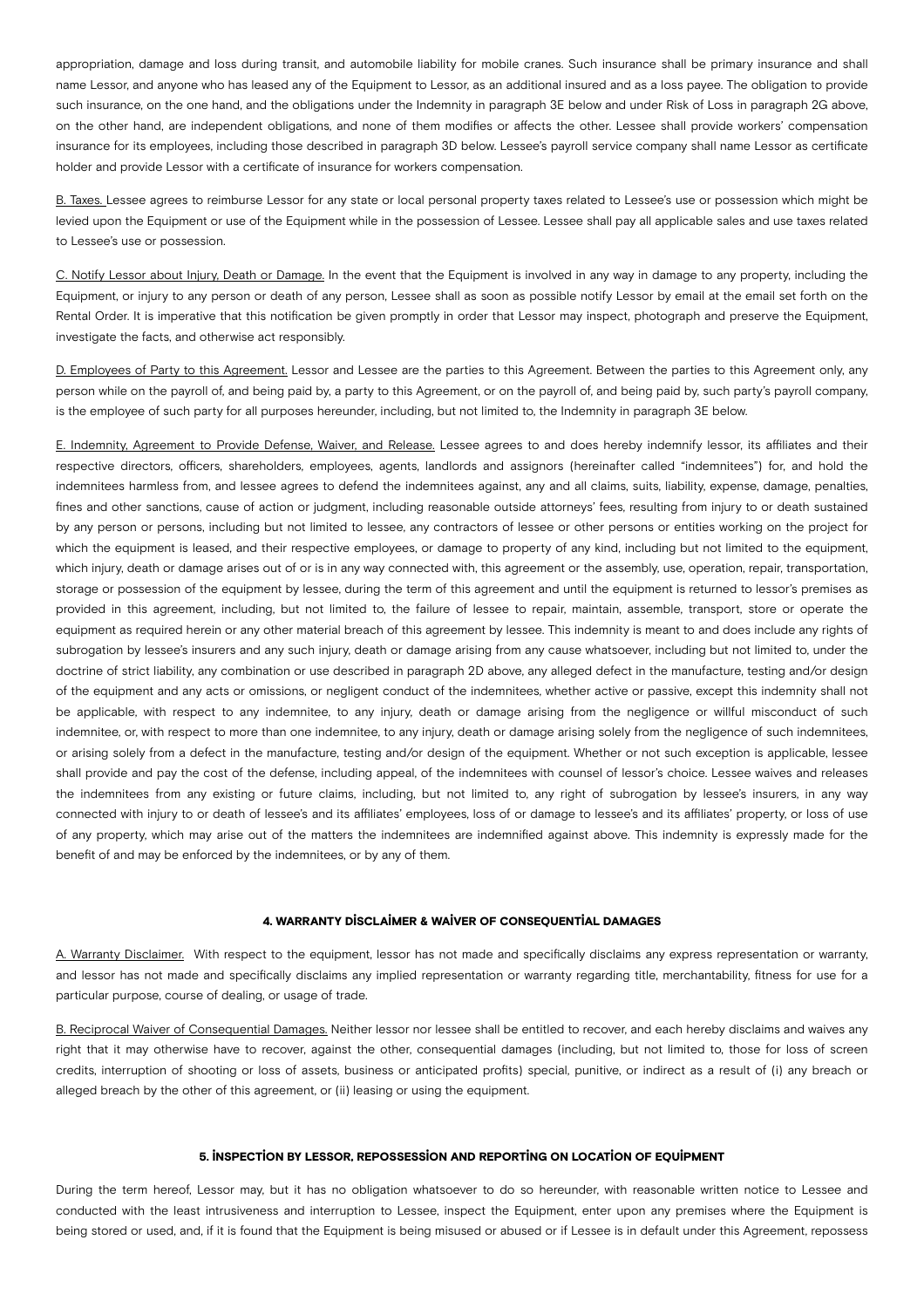the Equipment or any piece thereof prior to the Return Date. Lessee shall keep Lessor informed as to the exact location of the Equipment, and all changes in location, during the term of this Agreement.

#### 6. TERMINATION BY LESSOR

If Lessee breaches this Agreement, Lessor may terminate this Agreement on twenty four (24) hours written notification to Lessee. Such notice may be given to Lessee by mail, overnight delivery service, personal service or fax. Such termination shall be effective at the end of such time period. However, Lessee shall be given a reasonable period to cure such default, other than the failure to pay rent, if it is making a good faith effort to do so. Upon such termination, Lessee shall promptly return the Equipment to Lessor's premises.

#### 7. JURISDICTION AND ATTORNEYS' FEES

This agreement, and all matters arising out of or in any way connected with it, shall be construed in accordance with the laws of the state of California, USA, without regard to its provisions on conflicts of laws, and venue for all purposes shall be proper only in the county of los angeles, state of California, USA. In the event of any action or proceeding to enforce or interpret any provision of this Agreement, the prevailing party shall be entitled to receive or recover its reasonable outside attorneys' fees without regard to any court schedule on reasonable fees.

#### 8. SCREEN CREDITS

Lessor may request for screen credit and Lessee may grant in writing, on their own option without violating their obligation to their third party. Lessee shall have no obligation to grant such request.

#### 9. APPLICABILITY IN THE EVENT OF A SEPARATE LEASE

This Agreement shall not be applicable to Lessor and Lessee where a separate Lease for the Equipment, other than this Agreement, has been executed by them.

#### 10. MISCELLANEOUS

A. Bailment. This Agreement constitutes an Agreement or bailment of the Equipment and is not a sale or the creation of a security interest. You will not have, or at any time acquire, any right, title, or interest in the Equipment, except the right to possession and use as provided for in this Agreement. We will at all times be the sole owner of the Equipment.

B. Waiver. The waiver by Lessor of any breach of this Agreement, or acceptance of rent, shall not constitute a waiver by Lessor of any subsequent or continuing breach.

C. Entire Agreement and Amendment. With respect to the Equipment, this Agreement comprises and contains the entire agreement and understanding between Lessor and Lessee, and supersedes any prior warranties, representations, and understandings. It may not be amended or modified except in a writing signed by Lessor and Lessee.

D. Severability. If any court finds any provision of this Agreement to be invalid or unenforceable, such provision shall be deemed modified, if feasible, to be valid or enforceable or, if not, it shall be stricken in such circumstance and all other provisions shall remain valid and enforceable. It is not the intention of this Agreement to assert any claims or defenses which are prohibited by law.

E. Headings. The headings of the paragraphs herein are for convenience only and have no force and effect in the interpretation or construction of this Agreement.

F. Survival of Obligations. Obligations hereunder, including, but not limited to, indemnification, payments and repairs, which relate to matters or events occurring prior to the expiration or termination of this Agreement or return of the Equipment, which are not discharged prior thereto, survive the expiration or termination of this Agreement.

G. Transportation and Shipments. Any dates quoted for the delivery of the Equipment are approximate only and Lessee shall not be liable for any delay in delivery or provision howsoever caused.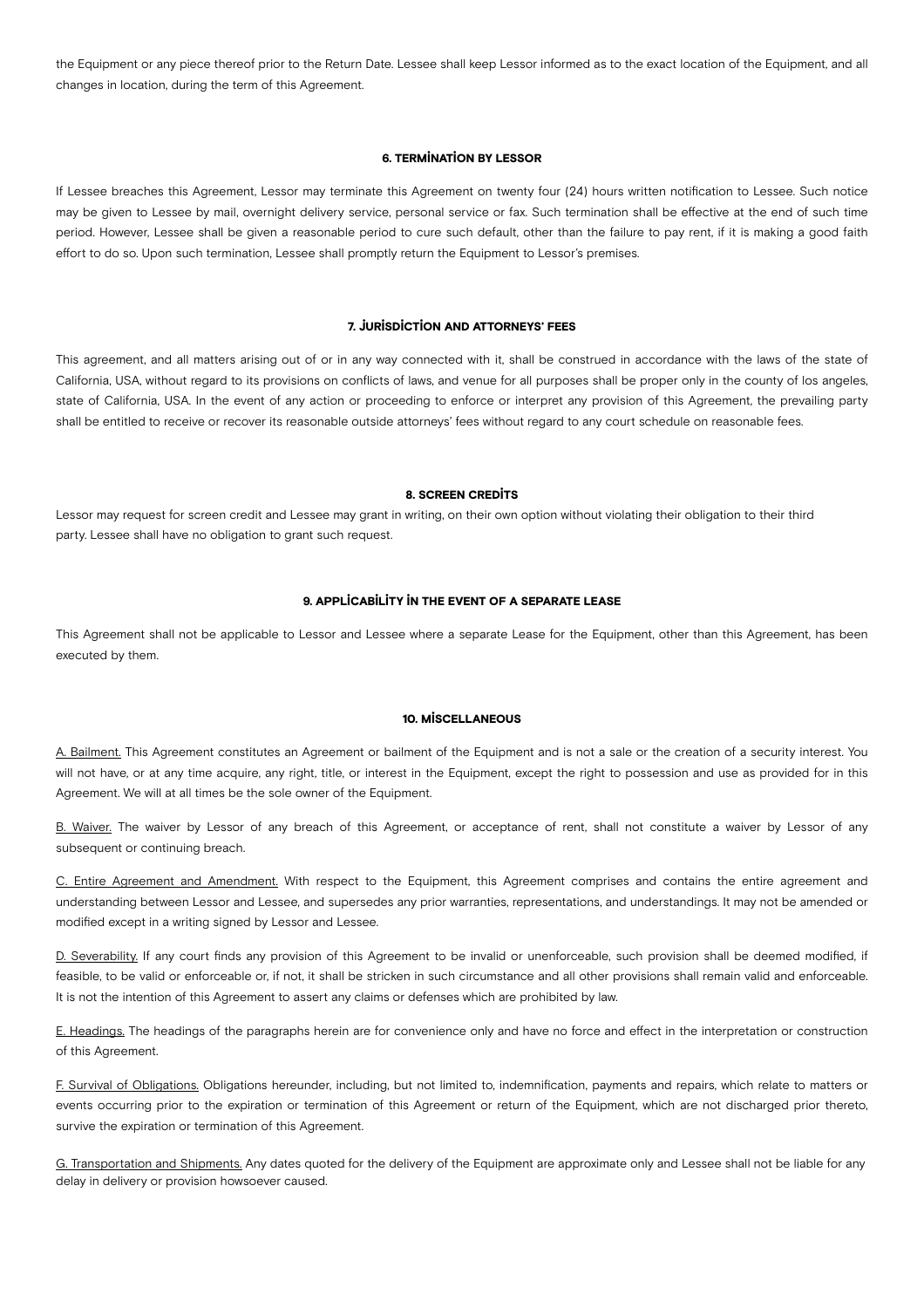BOTH PARTIES AGREE TO THE ABOVE RENTAL AGREEMENT AND IT'S CONTENTS BY SIGNING BELOW

LESSOR" CINE HUT DBA BECINE

| <b>PRINT NAME:</b>                                    |
|-------------------------------------------------------|
| <b>SİGNATURE:</b><br>DATE:                            |
|                                                       |
|                                                       |
| "LESSEE"                                              |
| <b>PRINT NAME &amp; COMPANY:</b><br><b>SİGNATURE:</b> |
| DATE:                                                 |
|                                                       |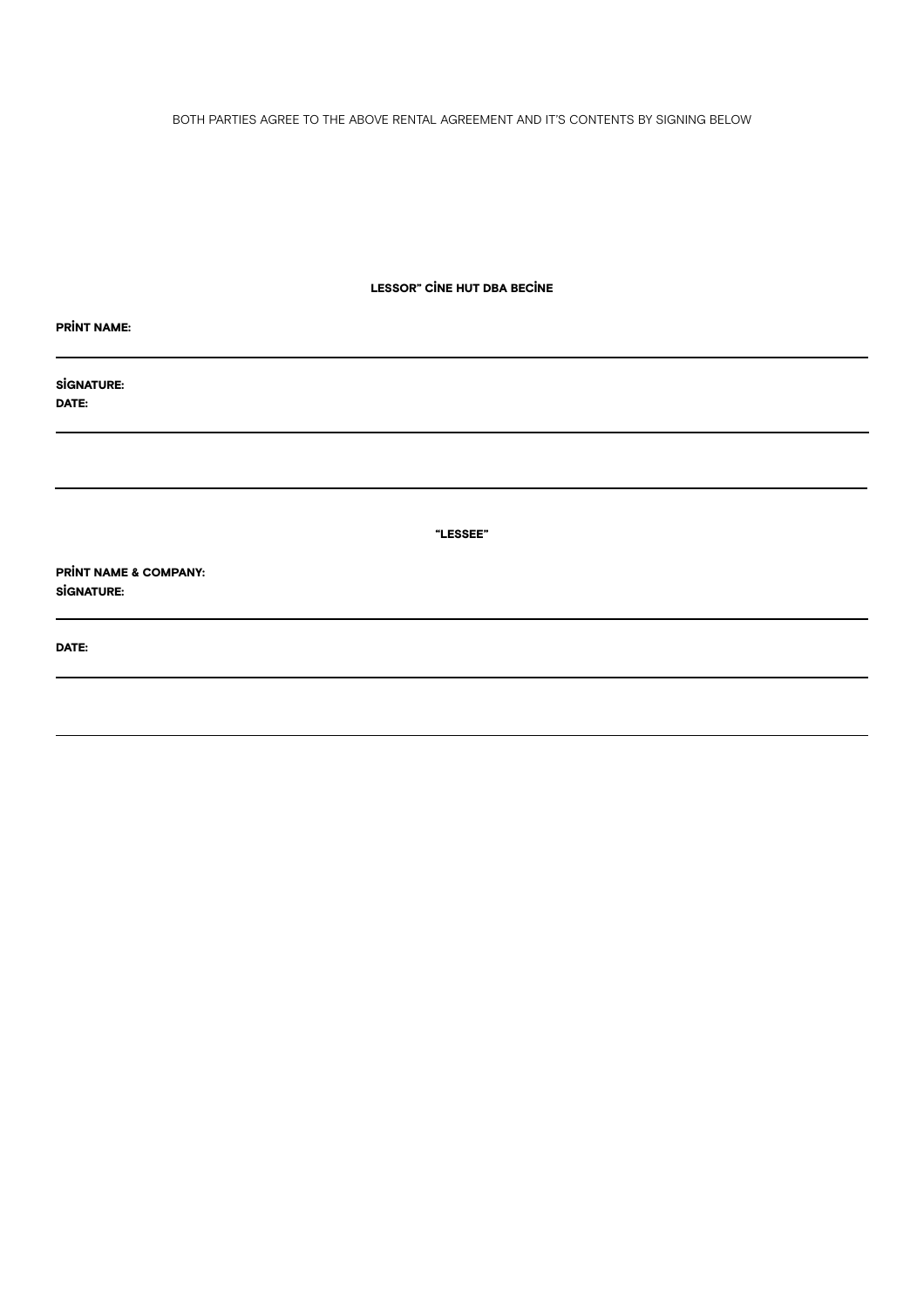

5890 BLACKWELDER STREET. CULVER CITY, CA 90232 (323) 403-5400 — RENTALS@BECINE.COM

# CREDIT CARD AUTHORIZATION

## IF YOU ARE AUTHORIZING FOR A FIRST TIME RENTAL, OR CHANGING A CC AUTH ON FILE WITH BECINE; PLEASE RETURN THIS FORM VIA EMAIL, ALONG WITH A LEGIBLE COPY OF BOTH YOUR CREDIT CARD (FRONT & BACK) AND CARDHOLDER'S DRIVER'S LICENSE.

| <b>TODAY'S DATE:</b>                                                                                                                                                                                                   |                    |                    |                                                                                                                                                 |  |
|------------------------------------------------------------------------------------------------------------------------------------------------------------------------------------------------------------------------|--------------------|--------------------|-------------------------------------------------------------------------------------------------------------------------------------------------|--|
| <b>COMPANY:</b>                                                                                                                                                                                                        |                    |                    | EMAIL:                                                                                                                                          |  |
| <b>CONTACT NAME:</b>                                                                                                                                                                                                   |                    |                    | <b>PHONE:</b>                                                                                                                                   |  |
| should the equipment rental period extend, items be added the rental, or if there is loss or damage to the equipment.                                                                                                  |                    |                    | I hereby authorize an estimated charge of \$__________________ for the rental of equipment from BECINE. I also authorize any additional charges |  |
| I hereby authorize a charge of \$____________________ for Insurance Deductible. I understand BECINE is authorized to deduct this amount in the<br>instance of any insurance claims that arise from any loss or damage. |                    |                    |                                                                                                                                                 |  |
| I understand all Credit Card transactions will carry a 4% processing fee in addition to total rental cost.                                                                                                             |                    |                    |                                                                                                                                                 |  |
|                                                                                                                                                                                                                        |                    | <b>CREDIT CARD</b> |                                                                                                                                                 |  |
| PLEASE CHECK ONE OF THE FOLLOWING:                                                                                                                                                                                     |                    |                    |                                                                                                                                                 |  |
| $\Box$ Visa<br>$\Box$ MASTERCARD                                                                                                                                                                                       | $\square$ Discover | $\Box$ AMEX        |                                                                                                                                                 |  |
| CARD#:<br>EXP:                                                                                                                                                                                                         |                    |                    |                                                                                                                                                 |  |
| THE CVV2 NUMBER/SIGNATURE PANEL CODE:<br>(The 3 digit number on the back of the card)                                                                                                                                  |                    |                    |                                                                                                                                                 |  |
| NAME:<br>(As it appears on the card)                                                                                                                                                                                   |                    |                    |                                                                                                                                                 |  |
| <b>BİLLİNG ADRESS:</b>                                                                                                                                                                                                 |                    |                    |                                                                                                                                                 |  |